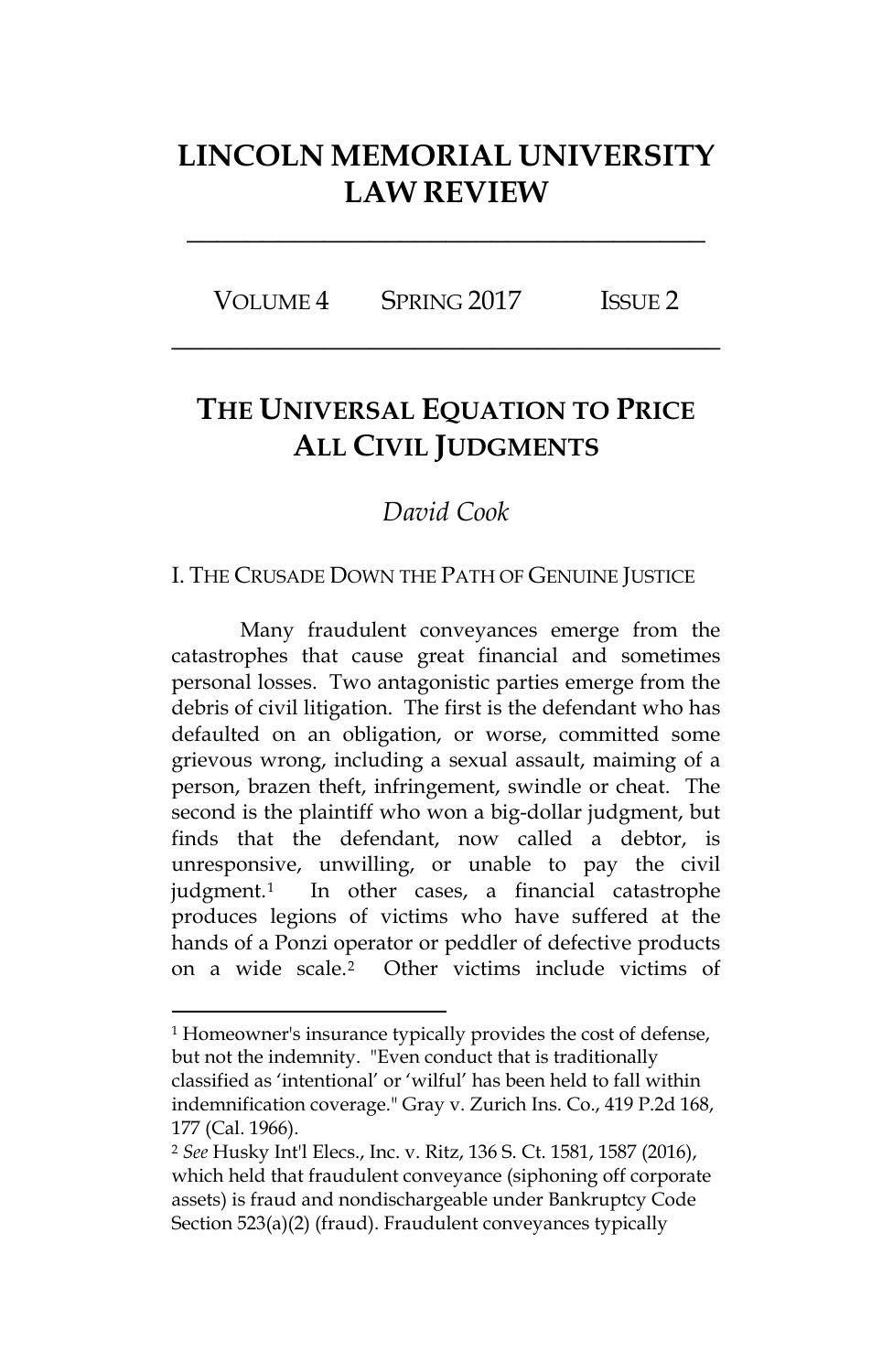investment schemes, real estate frauds, stock follies, and pyramid schemes, among other large-scale wrongs.[3](#page-1-0) While the misery level might ascend or descend for each victim, the end result is the same in each case. The debtor owes a large sum of money, including punitive damages, arising from an egregious wrong and refuses to compensate the victims that are cast as the creditors in an ensuing fraudulent conveyance action.[4](#page-1-1)

These creditors seek payment of their judgments. Payment is more than just recompense for personal and financial losses that might include the loss of a breadwinner, loss of life savings, enormous financial damage or harm, damage to property, or the inability to engage in meaningful employment. Payment restores the personal dignity and self-esteem suffered by the victim at the hands of malevolent individuals who committed the wrong for their own self-aggrandizement, greed, or malice. Getting paid is more than getting even. Getting paid is getting back a life, and no less.

The quest to seek compensation as restorative of personal esteem is the starter's pistol down this marathon. Astute to the personal anger and unrequited rage of the victim who is now a creditor under fraudulent conveyance

involve "a transfer to a close relative, a secret transfer, a transfer of title without transfer of possession, or grossly inadequate consideration*."*

<span id="page-1-0"></span><sup>&</sup>lt;sup>3</sup> "What are the obligations of class counsel when he learns that the defendant in the class action he is prosecuting has ceased operations, sold its assets to a third party, and intends to file for bankruptcy?" Barboza v. W. Coast Digital GSM, Inc., 102 Cal. Rptr. 3d 295, 296 (Cal. Ct. App. 2009).

<span id="page-1-1"></span><sup>4</sup> *See* Cal. Civ. Code § 3439 et seq. Civil Code Section 3439.01(b) (stating claim includes tort claim, without regard to being reduced to a judgment). FRCP 69 compels the court to follow the state law remedies of the domicile state where the court sits, save discovery. The substantive body of fraudulent conveyance law is state law. Erie R. Co. v. Tompkins*,* 304 U.S. 64 (1938). Interest accrues at the federal (.6%), not state rate (10% plus). *See also*, Cal. Civ. Code § 3439.05 (West) (discussing balance sheet fraudulent conveyance) or Cal. Civ. Code § 3439.04 (West) (discussing conveyance with the intent to hinder, delay or defraud, and other claims).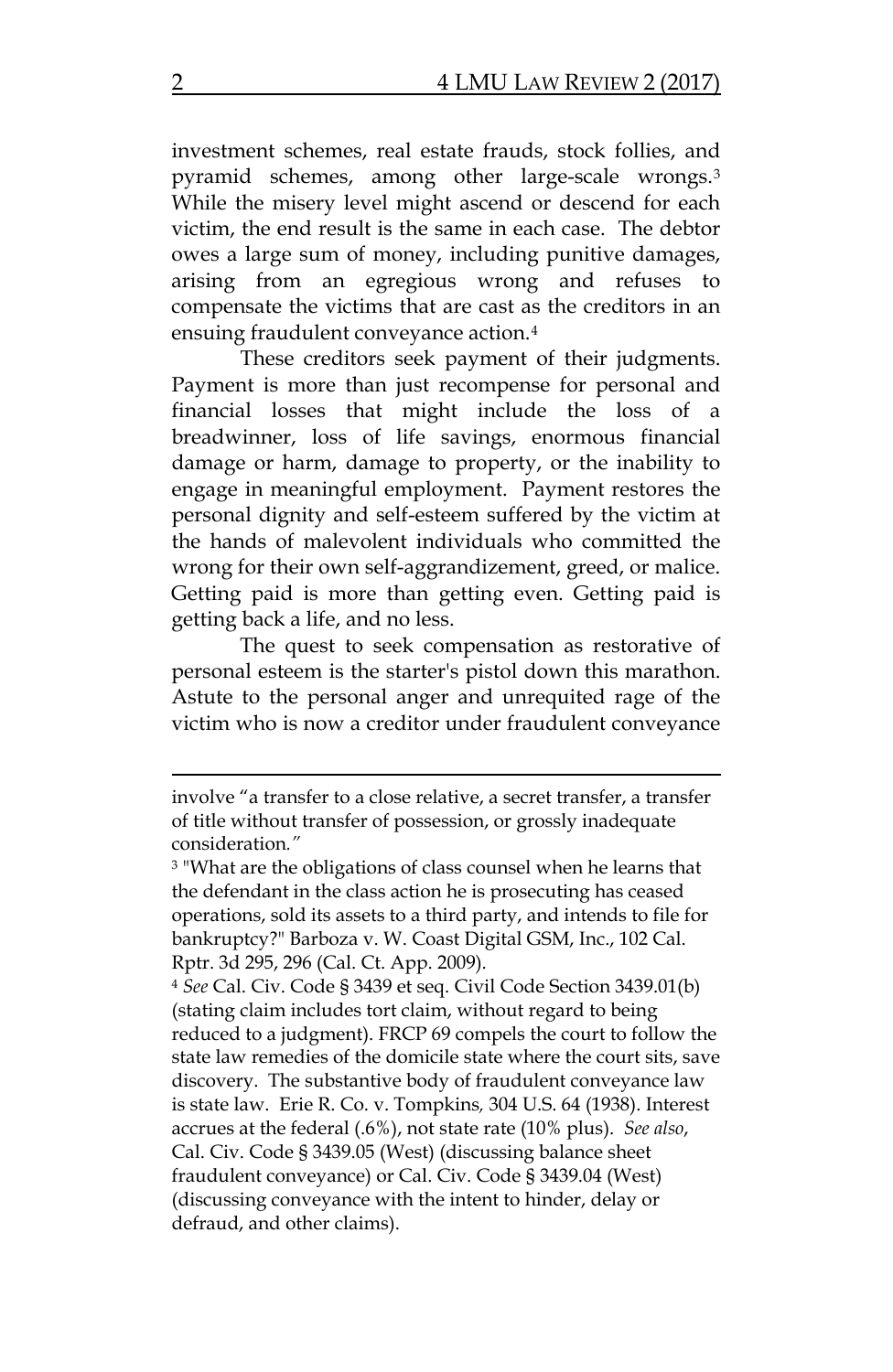laws, the debtor commences his or her (or its) campaign of asset protection to shield any assets from civil enforcement under the judgment. $5$  To avoid any doubt, a fraudulent conveyance is a fraud upon the creditor, even without the necessary representation.[6](#page-2-1) Asset protection means that the debtor either: changes the form or names on the title; or hides, conceals, transfers, buries, or reconfigures assets.<sup>7</sup> Asset protection cloaks the assets with a veil that conceals the asset from discovery and hides the assets from plain sight.<sup>8</sup> Even if the assets are discovered, lifting the veil to reach the assets compels the creditor to spend real money to seize the debtor's assets through legal process.<sup>9</sup> At some point, the financial toll to reach these assets becomes intolerable, which forces the creditor to abandon the quest.[10](#page-2-5) All parties are sensitive to the fact that the creditor

 $\overline{a}$ 

<span id="page-2-0"></span><sup>5</sup> "A. cannot lay a trap for B., secure his confidence, induce him to make a conveyance of his property in the expectation that it will be returned, and thereafter retain the fruits of his perfidy on the ground that B. too readily yielded to temptation to save himself at the possible expense of creditors." Chamberlain v. Chamberlain, 95 P. 659, 661 (Cal. Ct. App. 1908).

<span id="page-2-1"></span><sup>6</sup> "The degree to which this statute remains embedded in laws related to fraud today clarifies that the common-law term "actual fraud" is broad enough to incorporate a fraudulent conveyance." *Husky*, 136 S.Ct. at 1587.

<span id="page-2-2"></span><sup>7</sup> *See* Grupo Mexicano de Desarrollo S.A. v. All. Bond Fund*, Inc.* 527 U.S. 308, 338–39 (1999) (stating "Moreover, increasingly sophisticated foreign-haven judgment proofing strategies, coupled with technology that permits the nearly instantaneous transfer of assets abroad, suggests that defendants may succeed in avoiding meritorious claims in ways unimaginable before the merger of law and equity").

<span id="page-2-3"></span><sup>8</sup> "It is in the acts of concealment and hindrance." *Husky*, 136 S. Ct. at 1587.

<span id="page-2-4"></span><sup>9</sup> The Uniform Voidable Transactions Act succeeded the Uniform Fraudulent Transfer Act, which is successor to the Uniform

Fraudulent Conveyance Act. Courts still apply the UFCA. " . . .UFTA [history] . . . makes clear its remedies are cumulative to pre-existing remedies for fraudulent conveyances*."* Cortez v.

Vogt, 60 Cal. Rptr. 2d 841, 849 (Cal. Ct. App. 1997).

<span id="page-2-5"></span><sup>&</sup>lt;sup>10</sup> "Appellants correctly state that the UFTA does not itself authorize a fee award . . ." Cardinale v. Miller, 166 Cal. Rptr. 3d 546, 550 (Cal. Ct. App. 2014). However, Cal. Civ. Proc. Code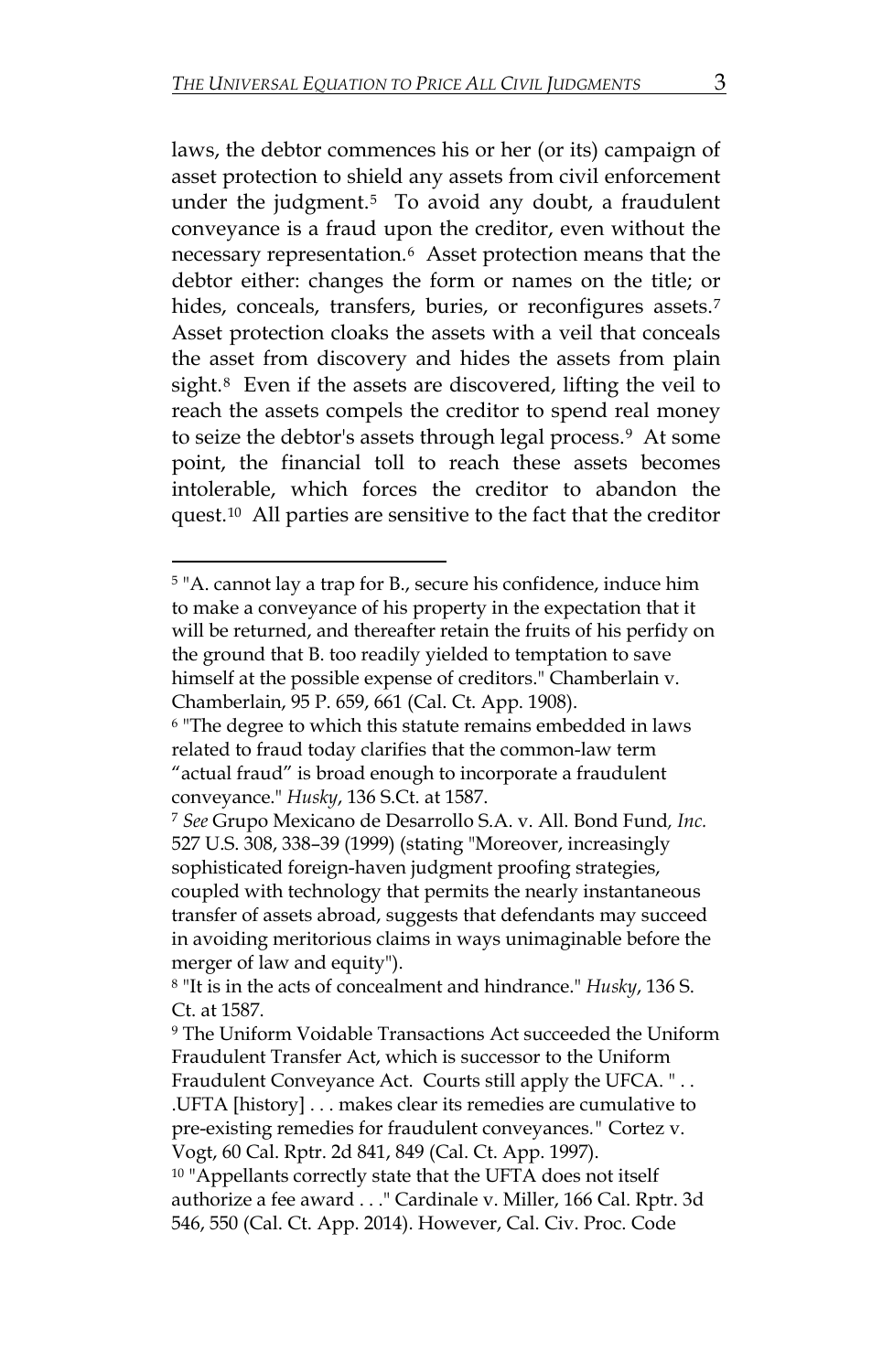will expend enormous sums to unwind the debtor's fraudulent conveyance. The ultimate barrier that shields the debtor's assets is the financial burden incurred by the creditor in dismantling the veil to reach the assets. Every dollar that the debtor spends in lifting the veil of asset protection is an additional expense that deters the creditor from reaching the asset. Making the creditor spend money is the debtor's goal. The more that is spent, the closer the debtor comes to shielding all assets, assuming that sometime in the future the creditor will run out of money and quit. In addition, many debtors perceive that the trial courts and appellate courts treated them unfairly in the original proceedings. The debtor seeks to nullify this "unjust result" through asset protection by rendering the judgment uncollectible. Asset protection litigation is the continuation of the prior litigation by other means.<sup>[11](#page-3-0)</sup>

The battle to recover attorney's fees incurred by a creditor in a fraudulent conveyance action or enforcement takes center stage.[12](#page-3-1) Under *Cardinale v. Miller*, the creditor would not collect fees in the fraudulent conveyance action *per se*, but the creditor could recover fees against the debtor (or third party) in the original action, assuming that the judgment itself provides for an award of attorney's fees.[13](#page-3-2) In response, the debtor will necessarily engage in various machinations to prevent the creditor from recovering fees based on the fraudulent conveyance litigation by a timely and precipitous cash payment of the underlying judgment.[14](#page-3-3)

 $\overline{a}$ 

Section 685.040 imposes fees arising from the fraudulent conveyance actions upon the judgment debtor.

<span id="page-3-0"></span><sup>11</sup> "War is the continuation of politics by other means." Carl von Clausewitz. *Clausewitz: War on Politics by Other Means*, ONLINE LIBRARY OF LIBERTY: A COLLECTION OF SCHOLARLY WORKS ABOUT INDIVIDUAL LIBERTY AND FREE MARKETS (Apr. 13, 2016), http://oll.libertyfund.org/pages/clausewitz-war-as-politics-byother-means.

<span id="page-3-1"></span><sup>12</sup> *See* Cal. Civ. Code § 3439.07(a) (avoid the conveyance), (b) (attachment of asset), (c) (execute on fraudulently conveyed asset).

<span id="page-3-2"></span><sup>13</sup> *Cardinale*, 166 Cal. Rptr. 3d at 550.

<span id="page-3-3"></span><sup>14</sup> *See In re* Conservatorship of McQueen, 328 P.3d 46, 55 (Cal. 2014). (holding that by timely payment before filing of cost bill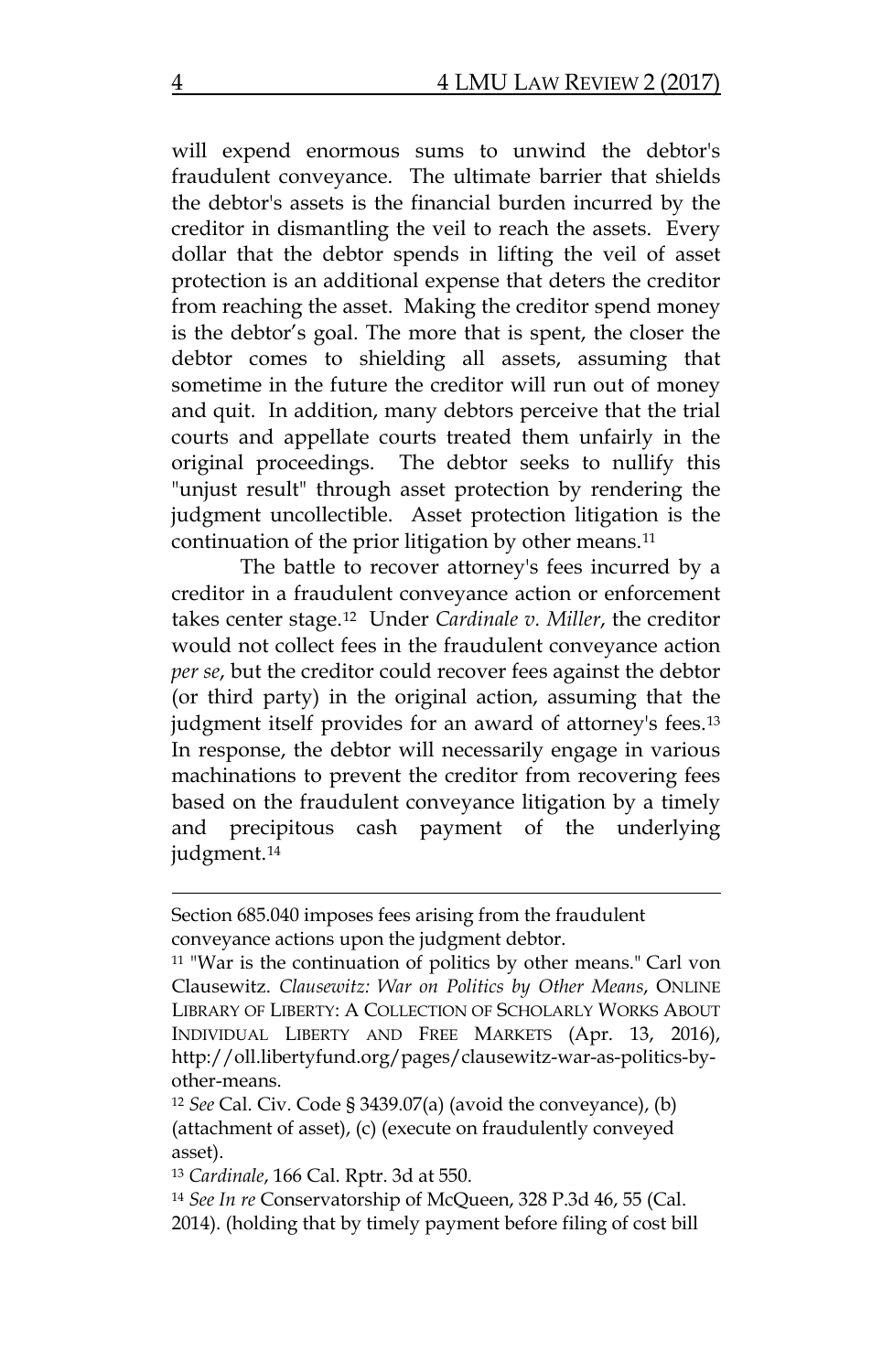Here are few example of how asset protection accrues an expense that deters enforcement:

1. Facing civil claims arising from sexual assault charges, the perpetrator transferred his home to third parties. In ensuing civil litigation, the victim sought, and was granted, an injunction against the further transfer of the property.[15](#page-4-0)

2. In the face of a \$78,000,000 liability, the corporate defendant deeded property to the insiders and related parties. The creditor proceeded to attach the property, but the third parties (the conveyees and company insiders) filed a third party claim that the court denied. The appellate court reversed based on the trial court's error in failing to compel the creditor to prove a fraudulent conveyance.[16](#page-4-1)

3. Husband, a doctor, engaged in an extra-marital affair that produced a daughter. The wife filed for a divorce that culminates in a marital settlement agreement that rendered the husband impecunious. The paramour filed suit to vacate the MSA that landed in the California Supreme Court.[17](#page-4-2)

or fee motion, debtor avoided liability for post-judgment fees arising from fraudulent actions).

<span id="page-4-0"></span><sup>&</sup>lt;sup>15</sup> "The timing of defendant's conveyance of his personal residence to a trust after he was arrested on charges of molestation may be indicative of an intent to protect his assets against creditors." Oiye v. Fox, 151 Cal. Rptr. 3d 65, 84 (Cal. Ct. App. 2012).

<span id="page-4-1"></span><sup>&</sup>lt;sup>16</sup> "A creditor wishing to pursue a fraudulent transfer theory may not escape the burden of proving its claim merely because the contest is played out in a third party claim proceeding." Whitehouse v. Six Corp., 48 Cal. Rptr. 2d 600, 604 (Cal. Ct. App. 1995).

<span id="page-4-2"></span><sup>&</sup>lt;sup>17</sup> "They entered into an M.S.A. under which Husband conveyed all his interest in the couple's real estate to Wife, and she conveyed her interest in Husband's medical practice to him. The M.S.A. provided that Husband would be solely responsible for his extramarital child support obligation . . . By June 1997, Husband had abandoned his medical practice. He now lives with his mother. He has no assets and little income." Mejia v. Reed, 74 P.3d 166, 168 (Cal. 2003).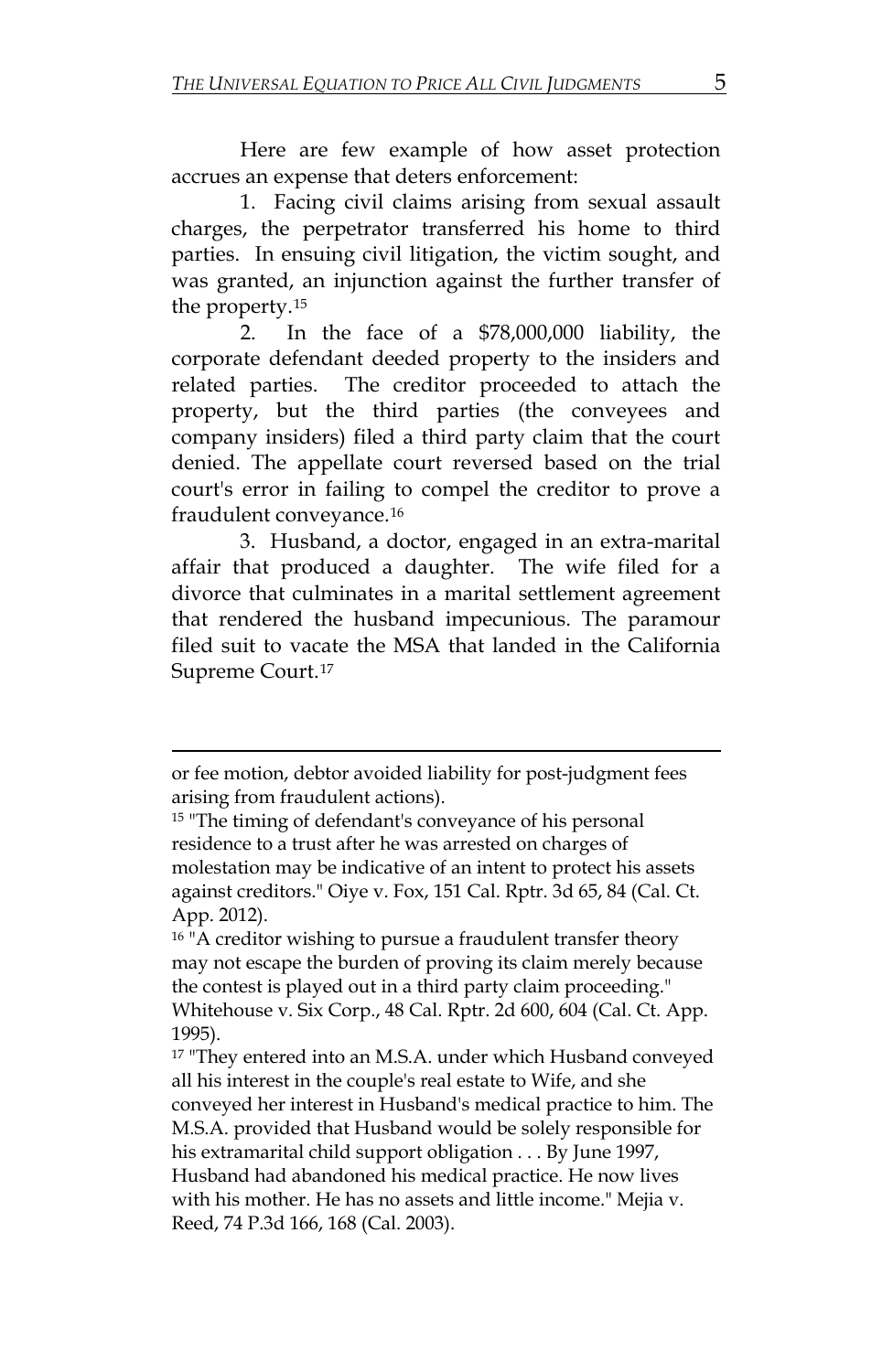The simple fact-pattern in these cases illustrates that the victims, including the victim of a sexual assault, a commercial creditor cheated out of payment, and an aggrieved mother, confronted a fraudulent conveyance that was intended to hinder, delay or defraud the plaintiff out of payment of a just liability.[18](#page-5-0)

#### II. FRAUDULENT CONVEYANCE ACTION AND ENFORCEMENT ACCRUE EXPENSE AND EFFORT AND REQUIRE SKILL

*Cardinale v. Miller* shoulders attorney's fees upon each party in a fraudulent conveyance action.<sup>19</sup> Given the proclivity of the debtor to hide and conceal assets, the creditor must take pro-active steps to lock down the assets, lest the debtor launders the property through a bona fide sale or loan transactions that is called "safe harbor."[20](#page-5-2) To insure that the conveyee will not dispose of the property pending the outcome of the UVTA, the creditor can record a *lis pendens.[21](#page-5-3)* The creditor can attach the fraudulently conveyed property.[22](#page-5-4) The creditor can execute upon the

 $\overline{a}$ 

<span id="page-5-0"></span><sup>18</sup> Fraudulent cases abound in bankruptcy court. *In re* High Strength Steel Inc., 269 B.R. 560 (USBC, D. De, 2001) (discussing the right of receivable owed by related party); *In re* Bernard, 96 F.3d 1279 (9th Cir. 1996) (discussing cashing out account in the face of attachment); *In re* Wilbur, 211 B.R. 98, 104 (USBC, M.D. Fla, 1997) (stating that post judgment, debtor converts accounts into cashier's check); *In re* Schafer, 294 B.R. 126, 128 (USDC, ND, CA 2003) (discussing changing banks in the face of attachment); *See* Bankruptcy Code Sections 548 and 544(b) (discussing incorporating state remedies under the UVTA seq.). *<sup>19</sup>* Cardinale v. Miller, 166 Cal. Rptr. 3d 546, 550 (Cal. Ct. App.

<span id="page-5-1"></span><sup>2014).</sup>

<span id="page-5-2"></span><sup>20</sup> "Thus, a showing of good faith and reasonably equivalent value is all that is required to defeat a creditor's action based on Civil Code section 3439.04, subdivision (a)." Annod Corp. v. Hamilton & Samuels, 123 Cal. Rptr. 2d 924, 929 (Cal. Ct. App. 2002).

<span id="page-5-3"></span><sup>21</sup> "We believe that this broad language [of the UFTA] allows a *lis pendens* remedy*."* Kirkeby v. Super. Ct. of Orange Cty., 93 P.3d 395, 401 (Cal. 2004).

<span id="page-5-4"></span><sup>22</sup> Cal. Civ. Code § 3439.07(a)(2) (West).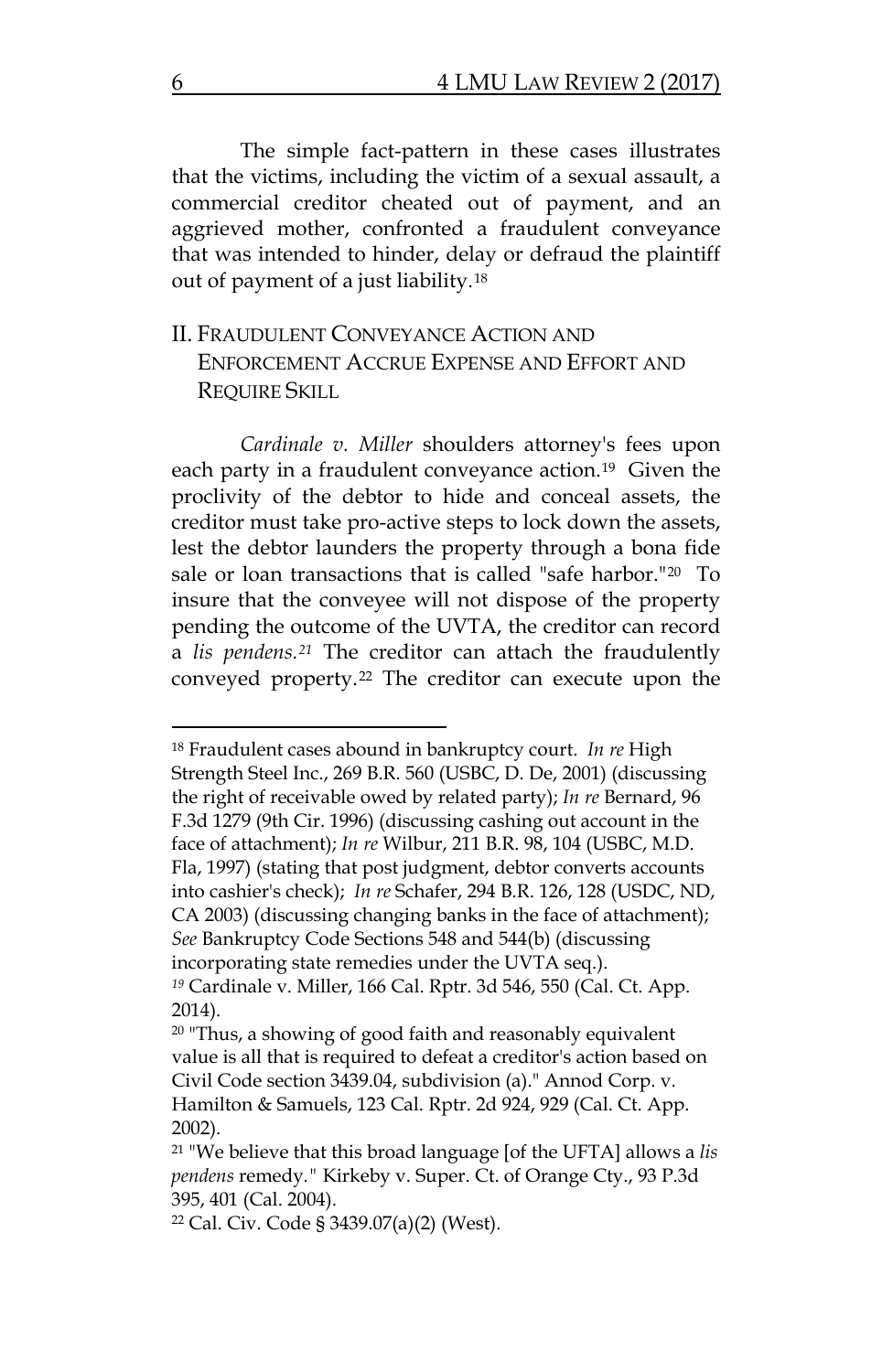fraudulently conveyed property.[23](#page-6-0) In response, the third party (i.e., the conveyee) can file a third party claim which, as in *Whitehouse v. Six Corp.*, compels the creditor to prove up a fraudulent conveyance.[24](#page-6-1) To obtain information to prosecute a fraudulent conveyance claim, the creditor would proceed with an examination of the debtor and even compel production of records.[25](#page-6-2) Judgment debtors are less than forthcoming at a debtor's examination.[26](#page-6-3) Fraudulent conveyances are built on circumstantial evidence based on a conveyance with the intent to hinder, delay, and defraud.[27](#page-6-4) All of this legal activity accrues attorney's fees and expenses including experts.[28](#page-6-5)

A creditor can enforce a judgment upon entry.[29](#page-6-6) A judgment creditor must pre-pay the sheriff in order for the sheriff to enforce the judgment under a writ of execution.<sup>[30](#page-6-7)</sup> The creditor must identify the property and location of the property in the sheriff's instructions.[31](#page-6-8) While the sheriff is a law enforcement officer, the sheriff is not a detective and

 $\overline{\phantom{a}}$ 

<span id="page-6-3"></span><sup>26</sup> "And the sanctity of the oath, by itself, does not ensure that all judgment debtors will be completely forthcoming during a

judgment debtor examination." Jogani v. Jogani, 45 Cal. Rptr. 3d 792, 813 (Cal. Ct. App. 2006).

<span id="page-6-0"></span><sup>23</sup> Cal. Civ. Code § 3439.07(c) (West).

<span id="page-6-1"></span><sup>24</sup> Cal. Civ. Proc. Code § 720.360 (West) [Burden of proof].

<span id="page-6-2"></span><sup>25</sup> Cal. Civ. Proc. Code §§ 708.110(a) and 708.130 (West).

<sup>&</sup>quot;Generally, there is no opportunity for discovery." Whitehouse v. Six Corp., 48 Cal. Rptr. 2d 600, 604 (Cal. Ct. App. 1995).

<span id="page-6-4"></span><sup>27</sup> Cal. Civ. Code § 3439.04(b) (badges of fraud); Neumeyer v. Crown Funding Corp., 128 Cal. Rptr. 366, 369 (Cal. Ct. App. 1976), *overturned due to legislative action on other grounds* (stating fraudulent conveyance cases based on fraud are supported by circumstantial evidence).

<span id="page-6-5"></span><sup>28</sup> Mehrtash v. Mehrtash, 112 Cal. Rptr. 2d 802, 805 (Cal. Ct. App. 2001) (describing necessity to prove "leviable interest in real property through an appraisal of the real property"). Court cannot judicial notice of appraisal from Zillow. *In re* Marriage of Trejo, No. E054775, 2013 WL 1779606, at \*5 (Cal. Ct. App. Apr. 26, 2013).

<span id="page-6-6"></span><sup>29</sup> Cal. Civ. Proc. Code § 683.010 (West).

<span id="page-6-7"></span><sup>30</sup> Cal. Civ. Proc. Code § 683.100(a)(1) (West) (sufficient deposit sheriff to pay the costs of enforcement).

<span id="page-6-8"></span><sup>31</sup> Cal. Civ. Proc. Code § 687.010(a) (West) (adequate description of any property to be levied upon).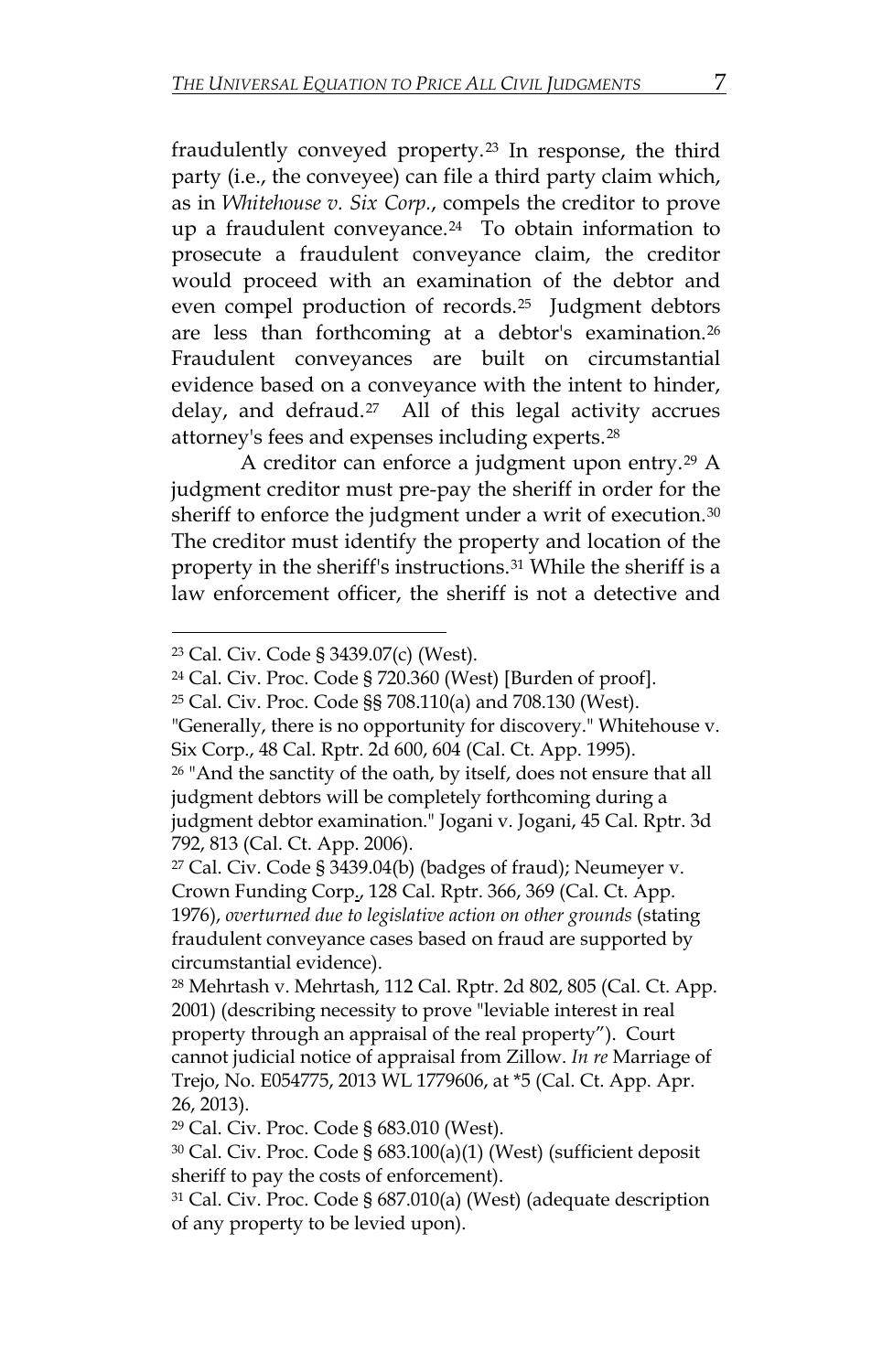has no obligation to ferret out assets.<sup>[32](#page-7-0)</sup> Upon entry of a judgment, the debtor is still free to dispose of assets, but the judgment creditor can impose a lien on the judgment debtor's assets.[33](#page-7-1) The creditor is entitled to a turnover order at the conclusion of an examination of the debtor or third party.[34](#page-7-2) These remedies enable a creditor to reach all property of the debtor but only if the creditor seeks to initiate enforcement.[35](#page-7-3) Enforcement is statutory.[36](#page-7-4) However, a court can order extraordinary relief in the preservation of property or order the sheriff to take exceptional steps.[37](#page-7-5) 

Given the financial burden of the creditor to enforce the judgment, and the complexity and expense of legal process to recover a fraudulent conveyance or any other asset, the debtor is motivated to hide, conceal, or secret assets solely for the purpose of increasing the creditor's absolute expense. Without a description of the assets in the sheriff's instructions, the sheriff will not enforce a judgment. In the event of a fraudulent conveyance, the creditor must "lock down" the property and therefore plead and prove a fraudulent conveyance by a preponderance of the evidence. Absent affirmative action by the creditor, and subject to the distraint, if at all, arising from any liens, the debtor is free to sell, dispose

<span id="page-7-0"></span><sup>32</sup> The sheriff follows the written instructions of the creditor. Cal. Civ. Proc. Code § 687.010(b) (West).

<span id="page-7-1"></span><sup>33</sup> Cal. Civ. Proc. Code § 697.340 (West) (regarding real property*)*; *id*. § 697.530 (allows filing of JL-1, which is similar to a UCC, to encumber certain personal property); *id*. §§ 708.110(d), 708.120(c) ( allowing liens on personal property of the debtor and lien on personal property of the debtor in the hands of the third party), among other liens.

<span id="page-7-2"></span><sup>34</sup> *Id*. §§ 708.180, 708.205(a*); Id*. § 699.040 (describing a turnover order).

<span id="page-7-4"></span><span id="page-7-3"></span><sup>35</sup> *Id*. § 695.010(a) (stating that all property of a judgment is subject to enforcement, unless declared immune or exempt). <sup>36</sup> Imperial Bank v. Pim Electric, Inc. 39 Cal. Rptr.2d 432 (Cal. Ct. App. 1995).

<span id="page-7-5"></span> $37$  Cal. Civ. Proc. Code § 699.070(a) (West) (stating a court may issue extraordinary relief as circumstances might warrant).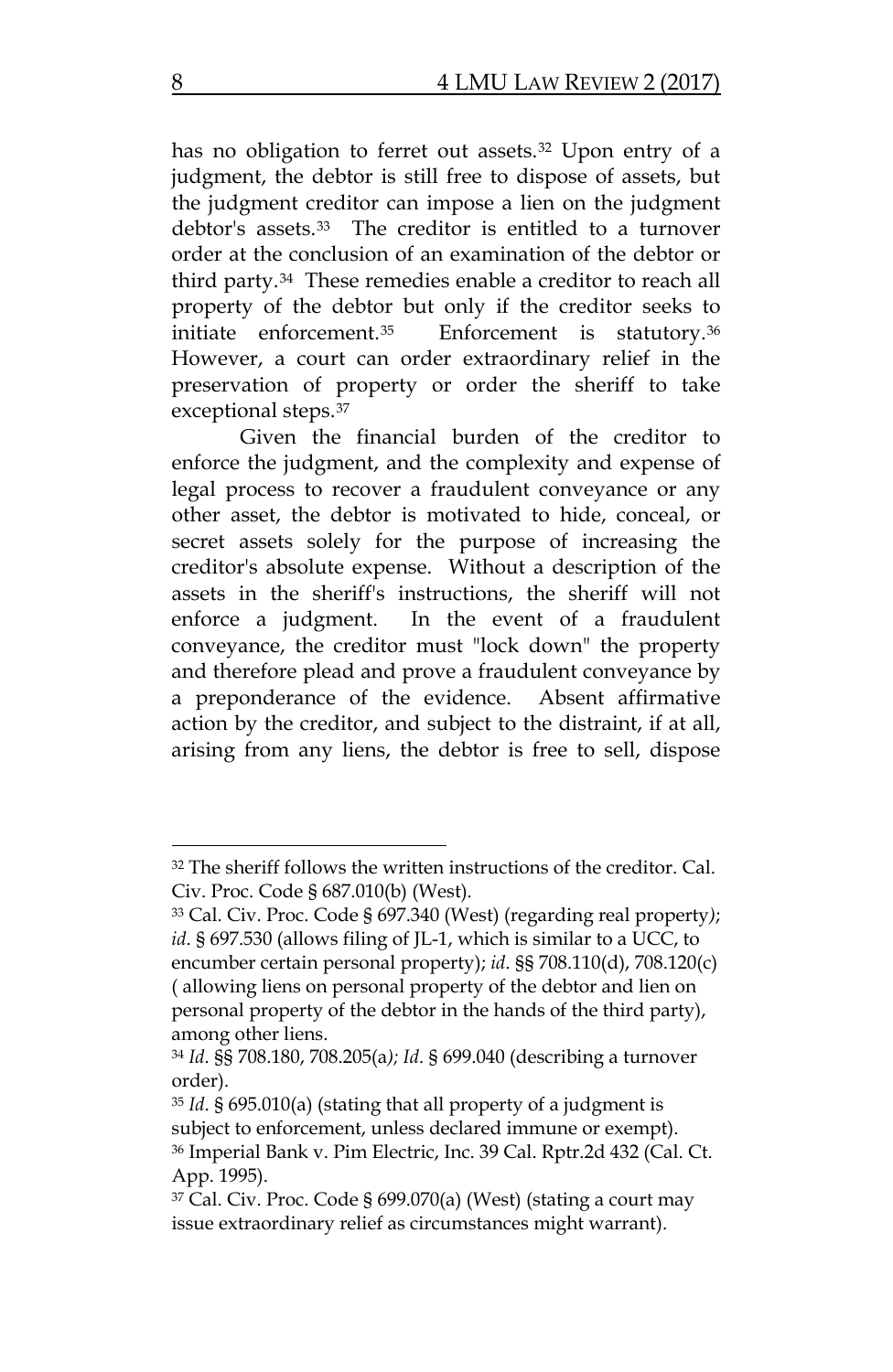transfer or liquidate any assets.[38](#page-8-0) Consider the judgment, absent enforcement, in a state of stasis and subject to renewal.[39](#page-8-1)

Given this expense and effort, and burden befalling upon the creditor to prove a fraudulent conveyance, the debtor has every motive in the world to hide, conceal or secret assets.[40](#page-8-2) A conveyance, even if fraudulent, is still a valid conveyance between the parties.<sup>[41](#page-8-3)</sup> The purpose of a fraudulent conveyance is to hinder, delay, and defraud the creditor that deters the creditor from enforcement the judgment itself by concealing accessible assets.<sup>[42](#page-8-4)</sup>

#### III. THE UNIVERSAL EQUATION OF IMMUNITY FROM ENFORCEMENT

Compelled to finance enforcement, much less a fraudulent conveyance action and its inherent burden of proof, the conundrum for the creditor and counsel is weighing the likelihood of success. This test is more than a legal analysis of the UVTA and related claims, but rather

<span id="page-8-0"></span><sup>38</sup> The UVTA enables a creditor to set aside a conveyance*. Id*. § 3439.07(a) (stating that a "creditor" has standing).

<span id="page-8-1"></span><sup>39</sup> *Id*. § 683.020.

<span id="page-8-2"></span><sup>40</sup> Fraudulent conveyance is potential a nondischargeable debt. Husky Int'l Elecs., Inc. v. Ritz, 136 S. Ct. 1581, 1581 (2016)*.* A fraudulent conveyance within one year of the bankruptcy might bar the entire discharge*.* Bernard, 96 F.3d at 1279; *see also,* Cal. Bankr. Code § 727(a)(2)(A) (West).

<span id="page-8-3"></span><sup>41</sup> "As Annod points out, a fraudulent conveyance is void as *against the transferor's creditors* and title remains in the transferor as if no conveyance had been attempted." Annod Corp. v. Hamilton & Samuels, 123 Cal. Rptr. 2d 924, 934 (Cal. Ct. App. 2002). (emphasis added); *see also,* Slater v. Bielsky, 6 Cal. Rptr. 683, 686 (Cal. Ct. App. 1960). Absent timely action, the conveyance becomes immune from enforcement under the UVTA statute of limitations. Cal. Civ. Code §§ 3439.09(a)-(c) (West) (setting the statute of limitations and statute of repose at 7 years).

<span id="page-8-4"></span><sup>42</sup> *Husky*, 136 S. Ct. at 1587 (holding that fraudulent conveyance as concealment).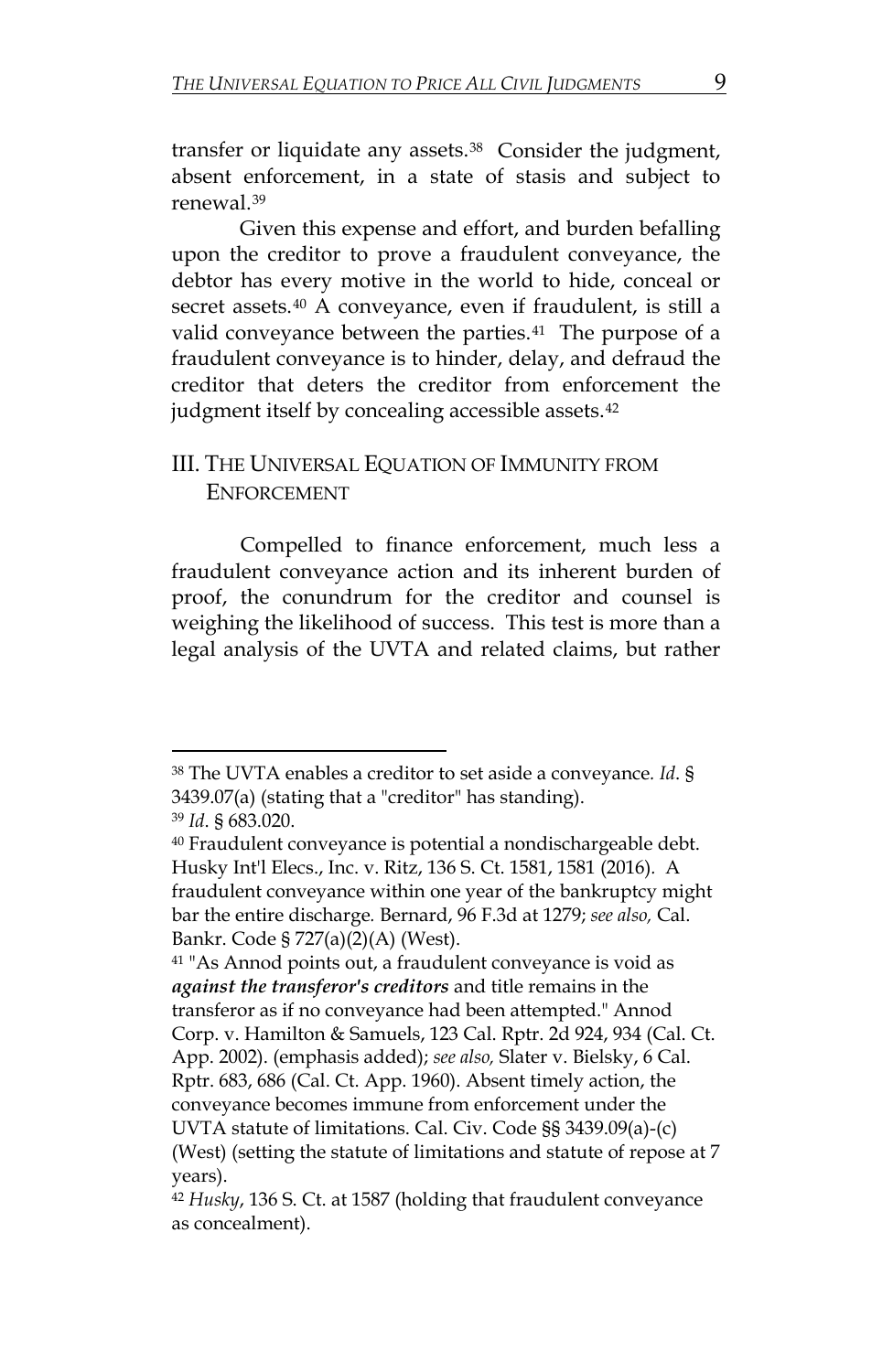an analytical analysis of the financial return to the client after expending time, effort, and most important, money.[43](#page-9-0)

The test is to predict of efficiency of the asset protection scheme. For example, if the debtor successfully hid all assets that renders the assets immune from any enforcement, the efficiency of the asset protection scheme is 100%, or even greater, if the creditor expended money, no matter the cost and whether the outcome was unsuccessful. From these facts, the asset is 0% accessible to the creditor. If, on the other hand, the asset protection scheme immediately failed, and without any expense, the asset fell into the lap of the creditor, the efficiency of the asset protection is 0%, or flipped around, the asset was 100% accessible.

By framing a fraudulent conveyance as an act of concealment, *Husky International Electronics, Inc. v. Ritz* casts assets as inaccessible because these assets are concealed and therefore unavailable to the creditor, absent a fraudulent conveyance action or enforcement. When and if the creditor reaches the "concealed assets," as framed by *Husky,* the asset, in the hand of the creditor, is "accessible." What moves the asset from inaccessibility to accessibility, or not at all, involves an anagram of hard and soft factors, as follows: the hard factor is the dollar value of the concealed asset that has been found or targeted and therefore subject to some type of enforcement, whether successful or not; and second, the burden of the enforcement. The next hard factor is the "burden." The burden means the legal fees, court costs, expert fees, and soft costs (overnight charges, title reports, appraisals etc.) necessarily expended to prosecute the fraudulent conveyance action or enforcement proceeding. Add to the burden the lost opportunity costs, given that the creditor will advance funds and forego another investment opportunity for the funds. Consider the burden an

<span id="page-9-0"></span><sup>43</sup> These claims include UVTA, resulting trust theories (no conveyance was made), common law fraudulent conveyances, unlawful corporate distributions under California Corporations Code § 316(a), 506(b), and 2009(b), violation of the Bulk Sales Act (Article 6 of the Uniform Commercial Code), and breach of fiduciary duty if an improper corporate distribution.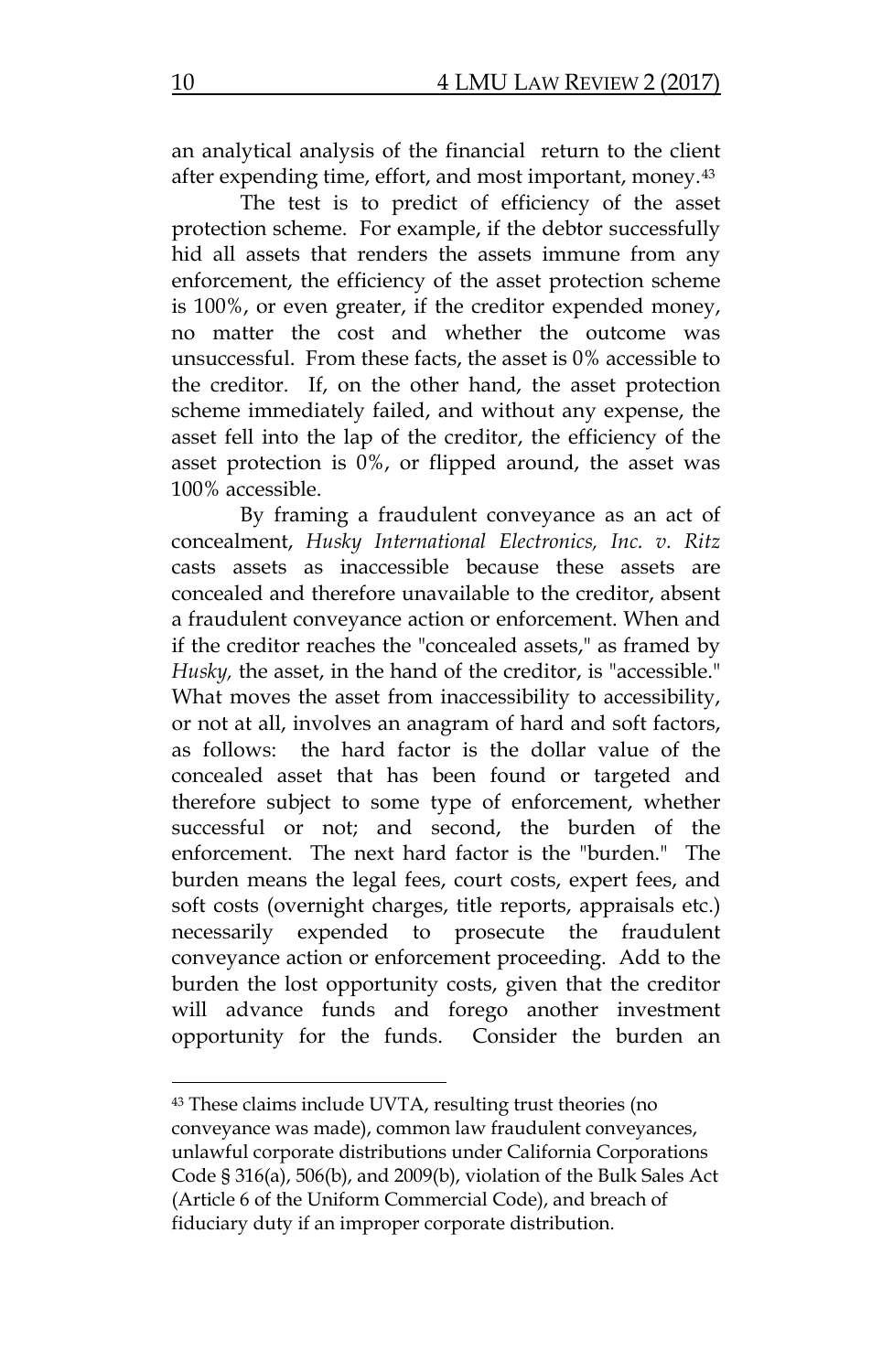element of legal "energy" or "work" that is expended to reach an accessible asset, if possible. The soft factors, which are difficult, but not impossible, to calculate, are the skills of the attorneys (on both sides of the equation), the devotion of each attorney to the case at hand, the availability of capital to prosecute or defend a case, the reputations of the attorneys, the personal and professional risks assumed in reaching property from the grip of an unstable person, the disposition of the particular judge, and the particular body of law (pro debtor or pro-creditor). The factors are incorporated into the attorney's fees that are part of the burden and, therefore, calculable in part. While bankruptcy would stop nearly all state court fraudulent conveyance actions given that the trustee is the owner of the claims, bankruptcy is generally irrelevant because the trustee subsumes the position of the creditor.<sup>[44](#page-10-0)</sup>

Here is the equation that measures the fraudulent conveyance. Under *Husky*, the court frames a fraudulent conveyance as a tool of concealment.[45](#page-10-1) The converse is that the legal action is to reach the fraudulent conveyed property, now reframed as inaccessible, and thereby lift the veil of the concealment. The fraudulent conveyance action filed by the creditor attacks an asset subject to concealment, reveals its existence as property of the debtor, and makes it accessible to enforcement.<sup>[46](#page-10-2)</sup>

The denominator is the total of the claim, i.e., \$1,000,000.00[.47](#page-10-3) The numerator is the following: the dollar value of the recovered asset minus the burden equals the net recovery. This is what the equation looks like:

1- Total Cash Recovery-Total Burden =Net due the Client ÷ Total Dollar value of the Claim= Inaccessibility rate @(%).

<span id="page-10-0"></span><sup>44</sup> Cal. Bankr. Code §§ 548, 544(b) (West) (stating trustee stands in shoes of creditors).

<span id="page-10-1"></span><sup>45</sup> *Husky*, 136 S. Ct. at 1587 (describing fraudulent conveyance as concealment).

<span id="page-10-2"></span><sup>46</sup> Cal. Civ. Code § 3439.07(a)(1) (West) (describes avoiding the transfer of obligation to the extent necessary to satisfy the creditor's claim).

<span id="page-10-3"></span> $47$  The hypothetical is that the judgment is in the amount of \$1,000,000. The accrual of interest is irrelevant for these calculations, but when factored in, would necessarily alter the outcome on an incremental basis.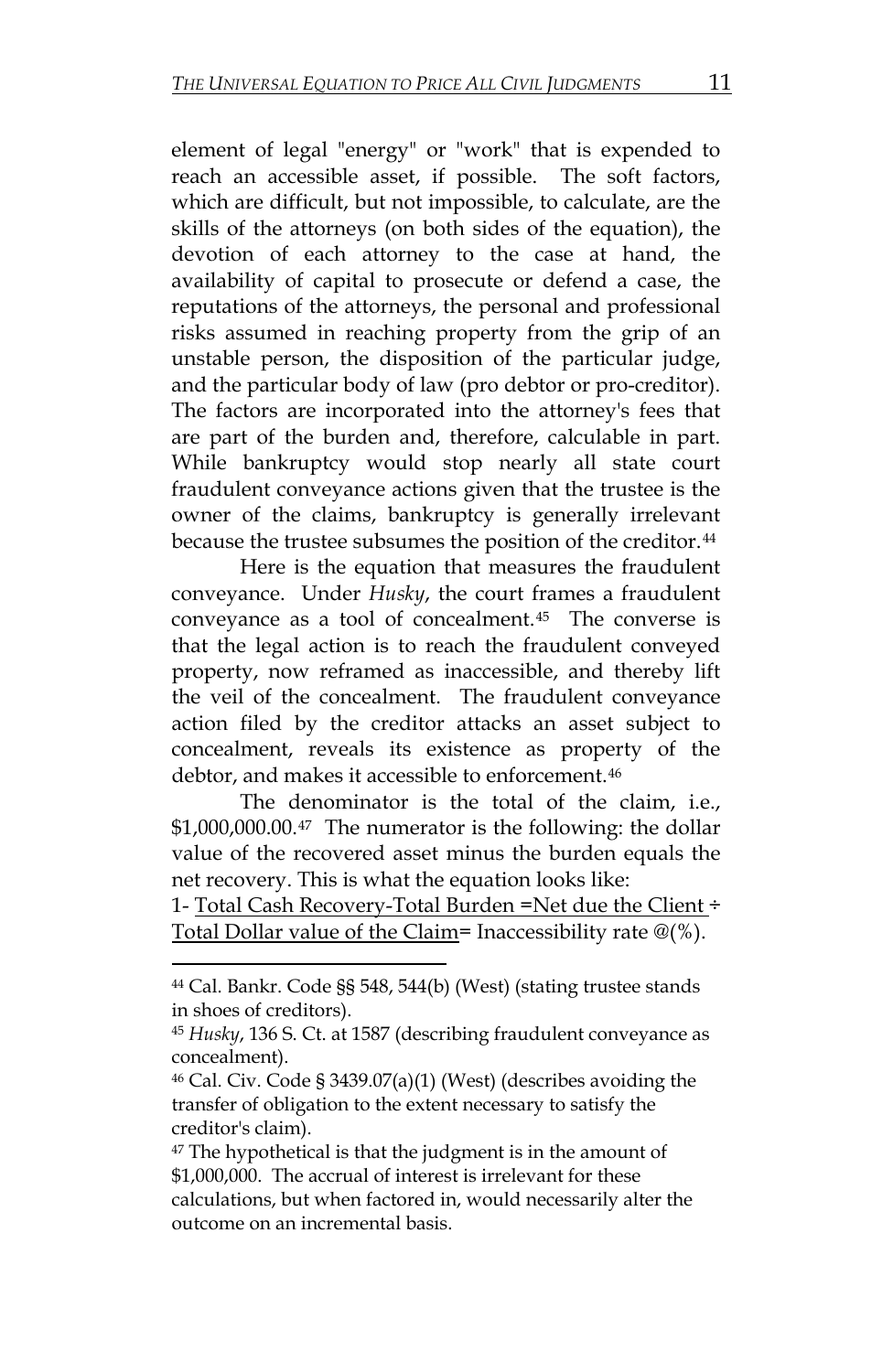#1. If the claim is \$1,000,000, the cash recovery is \$252,000, the fees are \$151,000.00, the inaccessibility efficiency of the asset protection scheme is 89.9% and the accessibility efficiency is 10.1%.

#2. If the claim is \$1,000,000, and the cash recovery is \$1,000,000, but the burden is \$500,000, the inaccessibility efficiency is 50%, even though the creditor collected 100% on the dollar.

#3. If the claim is \$632,000, and the cash recovery is \$185,000, but the burden is \$100,000.00, the inaccessibility efficiency is 86.6%.[48](#page-11-0)

#4. What if the creditor spent more money that the amount of the gross collection? The claim is \$1,000,000.00. The creditor collected \$353,000, but spent \$500,000.00. The inaccessibility efficiency is 114.7% or 14.7% above 100%, which means that the asset protection further damaged the creditor by increasing the creditor's net loss.

#5. Sometimes the debtor succeeds under *Husky* in concealing all assets that leaves the creditor penniless, even for costs. The claim is \$1,000,000. The recovery due the creditor is zero, but the creditor spent \$500,000.00. The inaccessibility efficiency rate is 150%, or increasing the creditor's damages by another \$500,000.

#6. What if the creditor spent just \$1,000 to collection \$1,000,000? The inaccessibility efficiency is .01% and the accessibility efficiency is 99.9%.

The equation establishes a realistic market pricing for any civil judgment. For example, take hypothetical #6 that sounds like an attorney writing up the payoff of the judgment that the judgment debtor or insurance company will pay. The market value of the judgment in #6 is 99.9% or par.[49](#page-11-1) For another example, take hypothetical #5. This is

<span id="page-11-0"></span><sup>48</sup> To be really exact the inaccessibility efficiency is 86.55363912%. The accessibility efficiency is 13.449367088%

<span id="page-11-1"></span><sup>49</sup> Par means the face amount of the judgment that includes the principal damages, pre-judgment interest under the California Civil Code § 3287 (West) ( describing the right to pre-judgment interest if the amount is fixed] or § 3289(a) (describing the interest on contract debt), court costs and potentially prejudgment attorney's fees, if any. Wisper Corp. v. California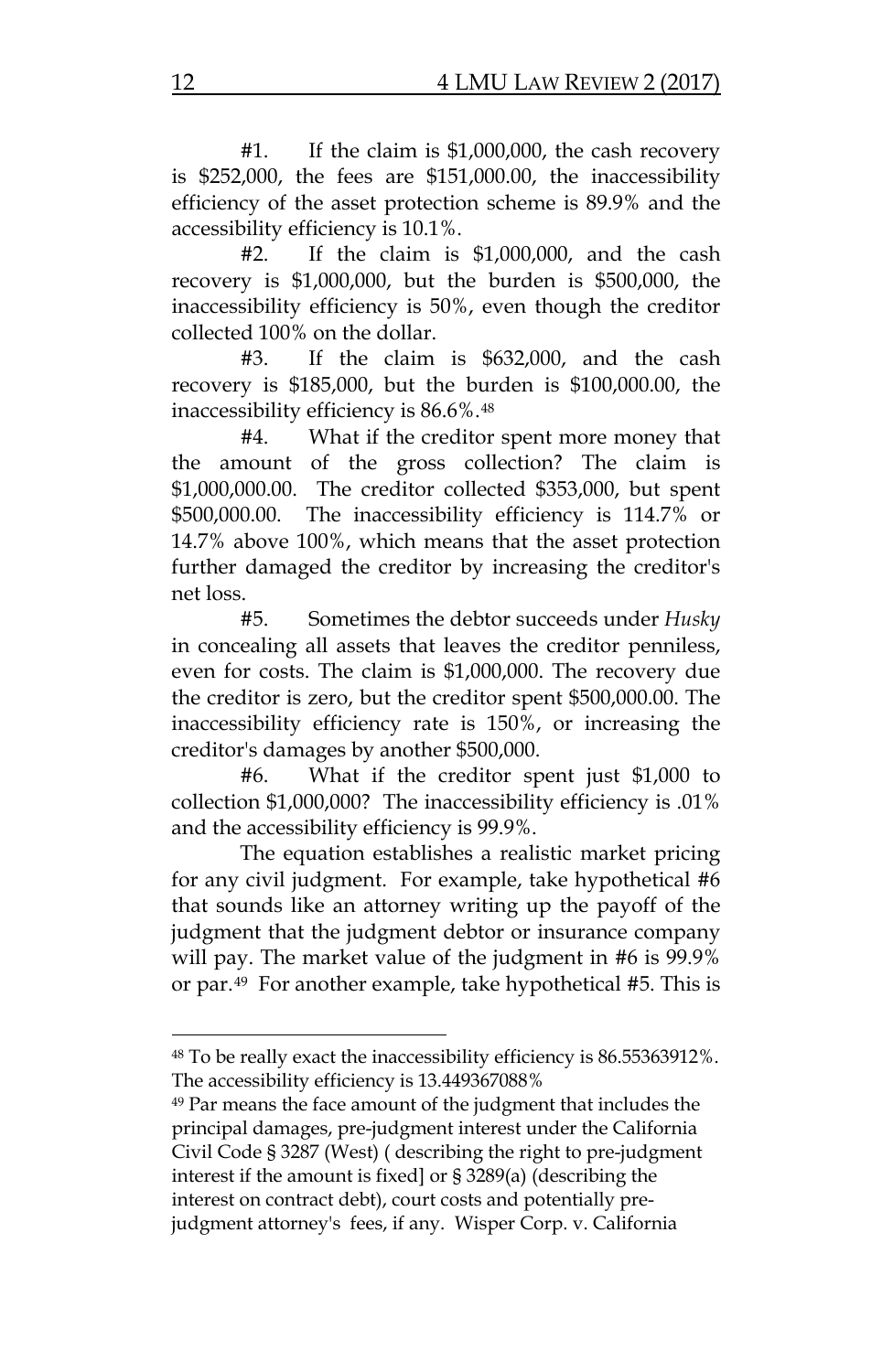a judgment, which is cloaked under the veil of asset protection. The market value of the judgment in #5 is a negative \$500,000.00, i.e. toxic value.

This equation proves that, at a given time the market value of judgment appreciates, or depreciates, based on the total recovered less the burden and divided by the total. However, should the creditor later discover the hidden "treasure map" that reveals the debtor's secret bank account, or box of gold doubloons, the probable recovery skyrockets accompanied by an increase, or maybe decrease, in costs to collect the judgment itself. Given that enforcement is linear (i.e., from event to another event), and that the debtor might dance around each act of enforcement, this equation can predict the future value. If the debtor ramps up an asset protection campaign by opening the closing bank accounts, or cashing out bank accounts, the response by the creditor is to levy every bank in town, and likewise serve a subpoena on every bank.<sup>[50](#page-12-0)</sup>

Unstated, but part of the equation, is the fact that the debtor might be incurring attorney's fees in fending off enforcement. The equivocation in this sentence is not by happenstance. The fact that the debtor files papers with the sheriff or court in pro per, while the creditor has to pay for an attorney to likewise file papers with the sheriff or the court, is part and parcel of all asset protection which is to bleed the other party to death. The more polite language is a "war of attrition," which should not be understated. A famous New Yorker cartoon stated "You have a pretty good case, Mr. Pitkin. How much justice can you afford?"[51](#page-12-1) The wonderful expression applies to both parties, but the judgment debtor needs not to retain an attorney to exchange in penny-ante tricks, including

Commerce Bank, 57 Cal. Rptr. 2d 141 (Cal. Ct. App. 1996) (describing entitlement to prejudgment interest).

 $\overline{\phantom{a}}$ 

<span id="page-12-0"></span><sup>50</sup> \$40.00 for the sheriff's fee per bank; \$100.00 for the process server to serve the levy; and \$100.00 to serve the subpoena for each bank for a total of about \$240 per package. Given 10 banks in town, the total burden is \$2,400.00 to reach all banks to serve the levy and subpoena, plus paying for the subpoena charges incurred by the bank.

<span id="page-12-1"></span><sup>51</sup> Cartoon by J.B. Handelsman. Copyrighted The New Yorker Collection, 1973.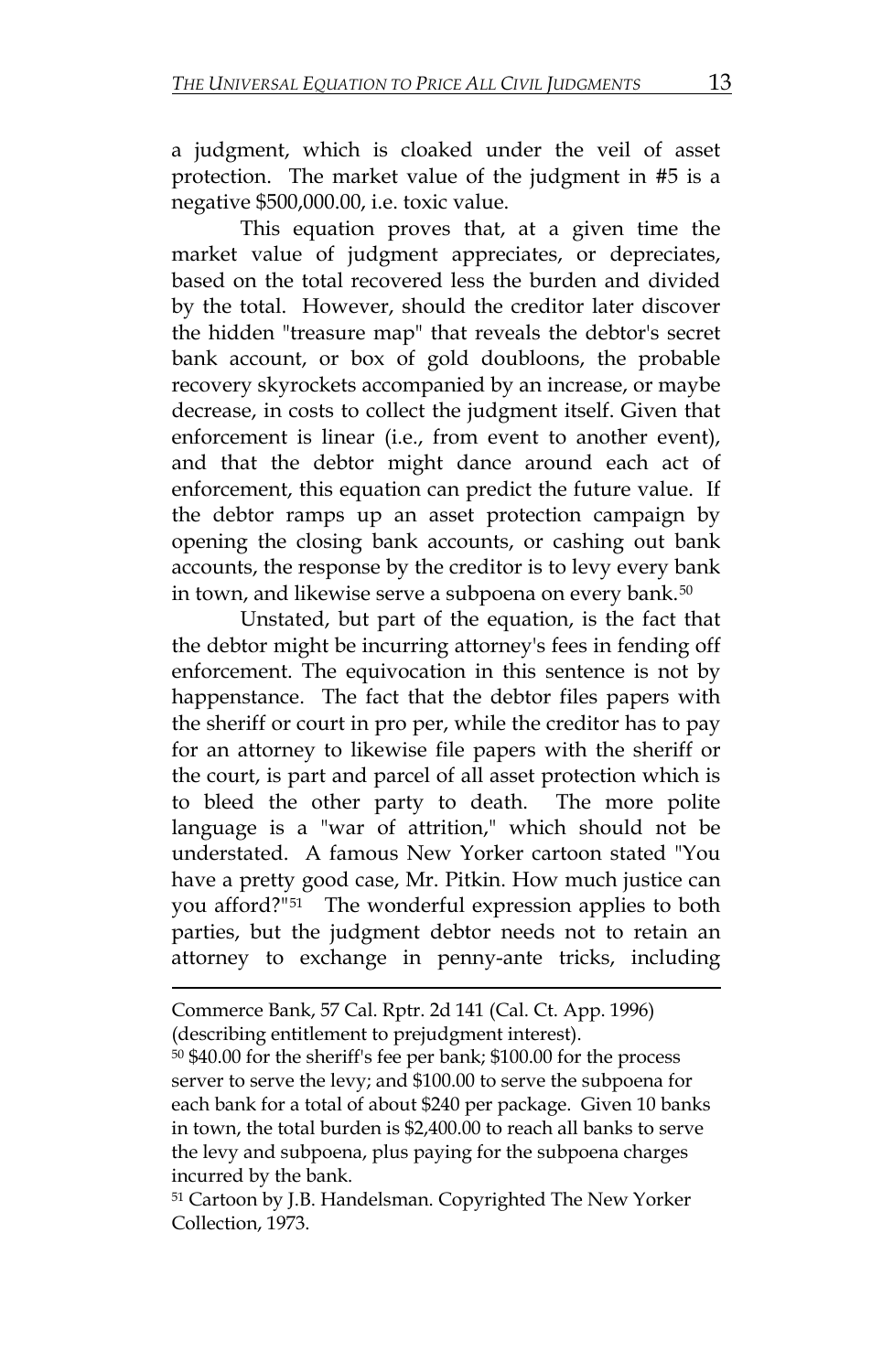moving funds from bank to bank or opening bank accounts in the name of newly minted LLC's which are domestic, out-of- state, or even offshore. The debtor need not spend too much money in depositing cash into the bank account of a related entity that provides unrestricted access to the debtor. With little or virtually no effort, the debtor can: transfer title in real property to family members; record false and fraudulent mortgages, deeds of trust and financial statements; create promissory notes and bogus contracts that would make the debtor look insolvent; or establish "trusts" that warehouse all assets. While the debtor might fill out the asset protection forms or hire an attorney, the burden on the debtor is a trifle when compared to the time, effort, and energy of the creditor and attorney, given that the burden of proof falls upon the creditor to prove a fraudulent conveyance.<sup>[52](#page-13-0)</sup>

Should the creditor engage in a relentless and highly aggressive campaign to collect a judgment, a judgment debtor might raise the white flag of surrender and offer a cash settlement that be the 100% of the judgment or a cash settlement. This equation still applies, because the debtor would not have settled unless the creditor had expended a lot money, time, and resources to bring the debtor to the bargaining table.

#### IV. PRICING THE JUDGMENT PRICES THE SETTLEMENT

Everything has a price including civil judgments. Absent judgment for the recovery of personal property, consent decrees, or injunctive relief; nearly all judgments award money damages to the plaintiff for a precise and specified sum of money.[53](#page-13-1) All judgments accrue interest that range from less than 1% for federal judgment to about 10% in most states.[54](#page-13-2) Given the accrual of interest, and the

<span id="page-13-0"></span>*<sup>52</sup>* Whitehouse v. Six Corp., 48 Cal. Rptr. 2d 600, 604 (Cal. Ct. App. 1995).

<span id="page-13-2"></span><span id="page-13-1"></span><sup>53</sup> "In any judgment, or execution upon such judgment, the amount shall be computed and stated in dollars and cents, rejecting fractions." Cal. Civ. Proc. Code § 577.5 (West). <sup>54</sup> *Id.* § 685.010(a) (listing 10% for California).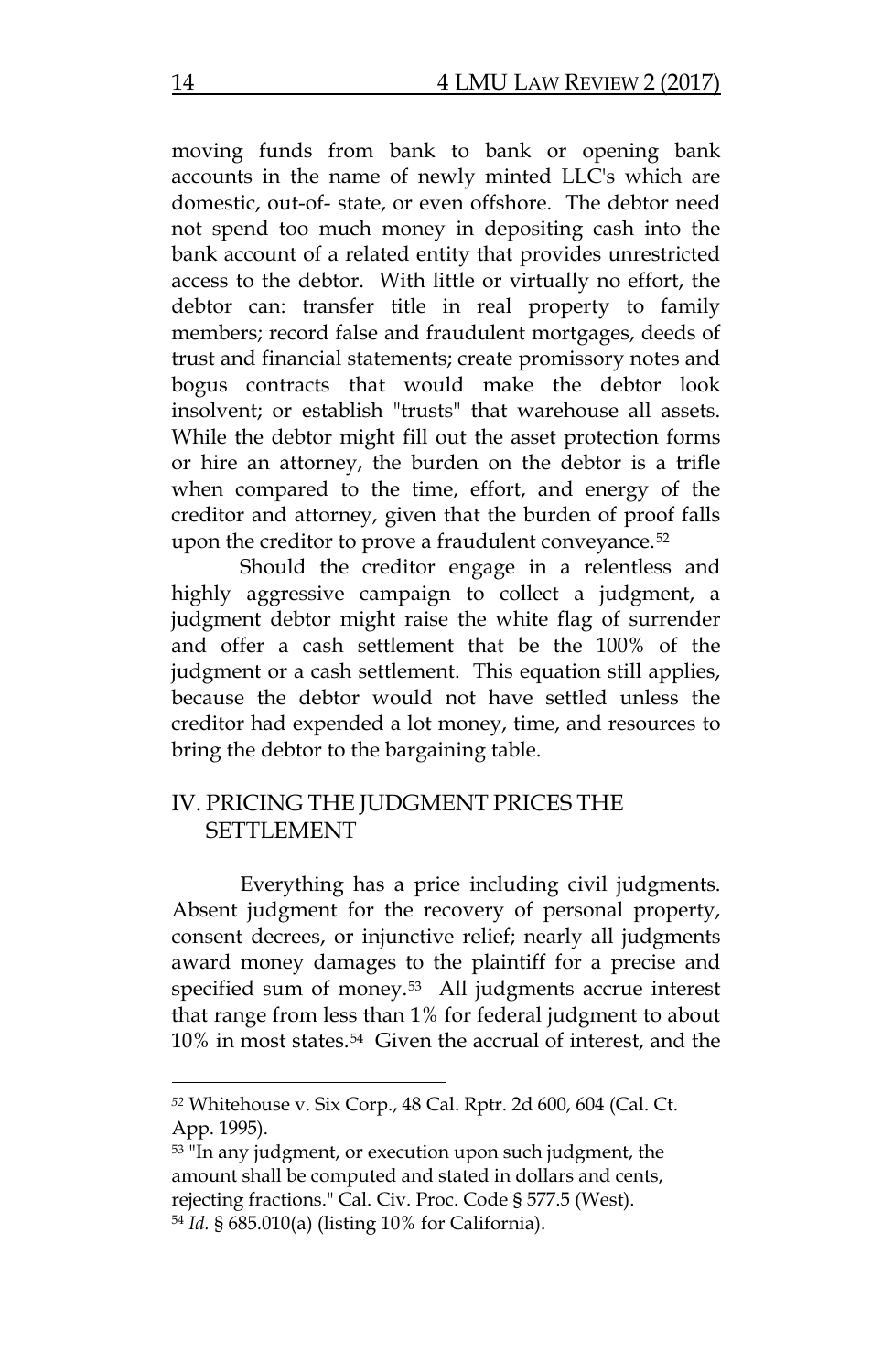statutory right to recover post-judgment attorney's fees and costs, the debtor is motivated to pay off the judgment in order to shrink the liability footprint.[55](#page-14-0) This judgment, given the absence of any burden and its appreciating value, is priced at 100% or even more should the debtor "dally," which enables the creditor to collect accrued interest. A delay in payment penalizes the solvent debtor given the accrual of interest in state court but not federal court.[56](#page-14-1)

On the other hand, the debtor is recalcitrant.[57](#page-14-2) Recalcitrance causes the creditor to accrue fees and costs which resets the price of the judgment. Take the example of the \$632,000 civil judgment that produces a net return of \$85,000.00. The market price of the judgment is 13.4% of its face value.[58](#page-14-3) What does 13.4% really mean? The equation that the defendant successfully shrunk the liability footprint by 86.6%, even though losing the original [tort] case at the jury trial. This victory replicates a jury award for \$85,000 when in fact the damages equaled \$632,000.00. Better stated, the 13.4% price recalibration of the judgment is a repudiation of the original jury award. Granted that a judgment for \$85,000 is an affront to the plaintiff, much less to the court itself, but the inaccessibility at 86.6% of enforcement resets the price of the judgment.

This equation accurately monetizes the efforts of a debtor to frustrate the efforts of a creditor in seeking to enforce a judgment in the face of robust asset protection strategies. *Husky International Electronics, Inc. v. Ritz* resets the price of every judgment. Asset protection renders inaccessible the debtor's assets that shrink to a finite number the debtor's liability under the civil judgment of this equation. Alternatively, a robust campaign, well-

 $\overline{\phantom{a}}$ 

<span id="page-14-2"></span><sup>57</sup> Family law courts are common forums for fraudulent conveyances. *See In re* Marriage of Dick, 18 Cal. Rptr. 2d 743 (Cal. Ct. App. 1993) (optimizes offshore asset protection schemes). The family law court awards attorney's fees. *Id*. at 168 (granting \$750,000-in part related to asset protection).

<span id="page-14-0"></span><sup>55</sup> *Id.* § 685.040 (enables the creditor to collect post-judgment attorney's fee if the judgment allows fees as a line item).

<span id="page-14-1"></span><sup>56</sup> The daily rate of interest for \$1,000,000 is \$273.97 in state court, and \$16.44 in federal court.

<span id="page-14-3"></span><sup>58</sup> This number is rounded to the nearest 10th of a decimal point.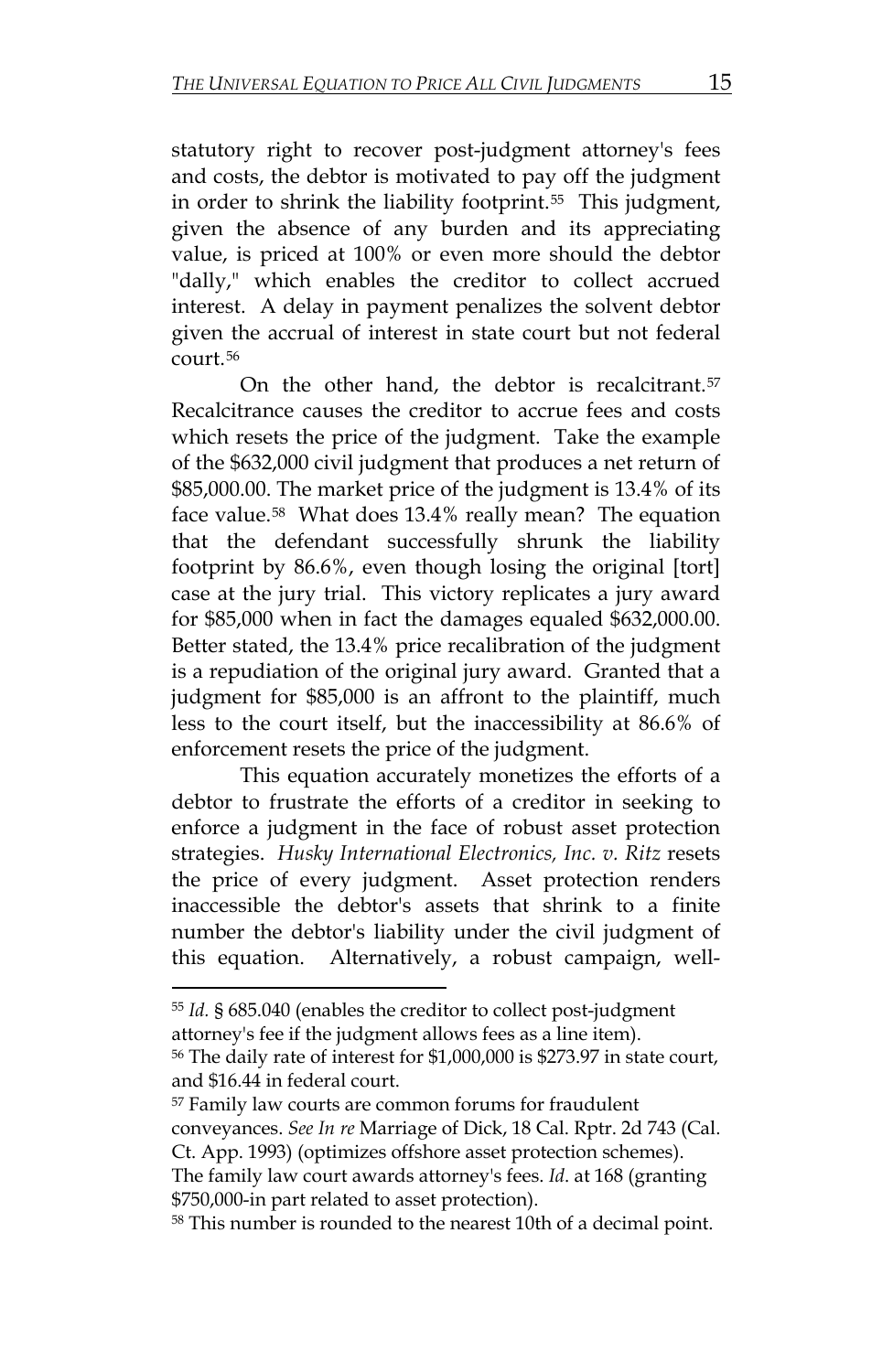financed and with competent representation, alters the pricing of the judgment, which would, of course, expand, or even exceed, the debtor's true liability footprint under the original judgment[.59](#page-15-0) This equation prices to the judgment all "price points" up and down this asset protection continuum. The efforts to hide, and the efforts to seek, assets are now calculated to 7th decimal point, which includes, for example, the net payment of \$84,999.999691 due the creditor based on the \$632,000 judgment.<sup>[60](#page-15-1)</sup>

Pricing through this equation is more than just quantifying the success or failure of asset protection campaign. The pricing of judgment through this equation takes center stage in the medium of settlement, whether by direct contact, a judicially mandated settlement conference, or mediation, when the parties have a good idea in pricing the potential judgment at par. After years of litigation, and rounds of discovery, chances are that the parties can reasonably predict the outcome of the case. Clearly, parties and their attorneys are sometimes surprised, but generally experienced attorneys have a good grip on the final "price" of the judgment. Absent a fully insured defendant for the costs of defense and indemnity, or a very solvent defendant, the equation becomes part of, if not overwhelms, all dispute resolutions. Nothing is more important than getting paid and paid without further litigation, expensive enforcement or toppling asset protection schemes. This imperative drives all settlements and the respective strategies of the warring parties that reveal themselves in settlement "Technicolor." The erstwhile defendant boasts that the plaintiff never collects come "hell or high water" or, alternatively, the plaintiff

<span id="page-15-1"></span><span id="page-15-0"></span><sup>59</sup> If the creditor collected interest, costs and attorney's fees, and tort damages that arise out of the fraudulent conveyance action, the price of the original judgment would exceed its par value. A creditor can recover damages arising from a fraudulent conveyance and even punitive damages. Cardinale v. Miller, 166 Cal. Rptr. 3d 546, 549 (Cal. Ct. App. 2014) (granting compensatory damages of \$2,170,593; punitive damages of \$900,000; and \$293,937.50 in attorneys' fees). The accessibility quotient might exceed 100%. <sup>60</sup> Based on hypothetical #3.